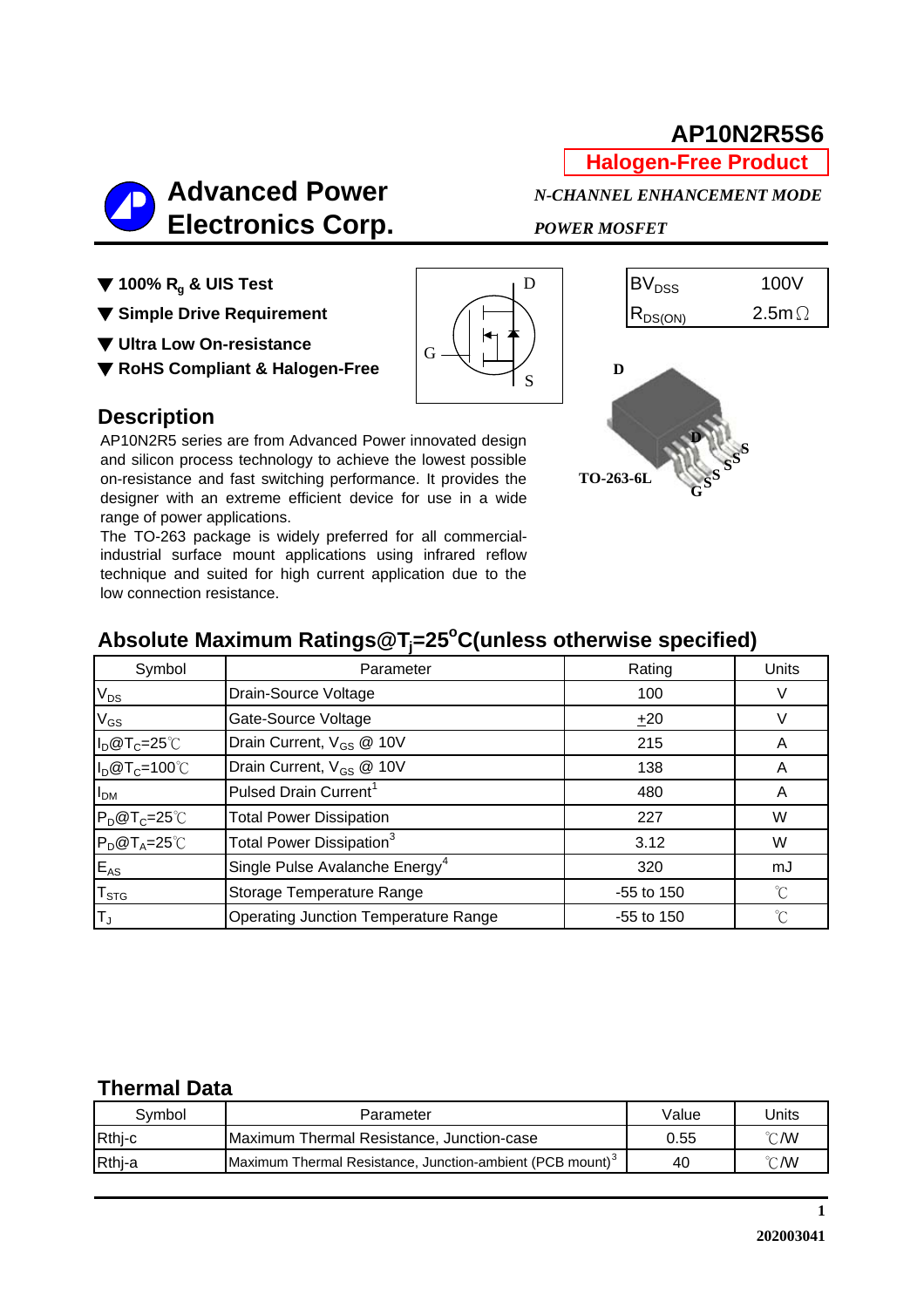

## Electrical Characteristics@T<sub>j</sub>=25°C(unless otherwise specified)

| Symbol                    | Parameter                                      | <b>Test Conditions</b>                                   | Min.           | Typ.  | Max.           | <b>Units</b> |
|---------------------------|------------------------------------------------|----------------------------------------------------------|----------------|-------|----------------|--------------|
| <b>BV<sub>DSS</sub></b>   | Drain-Source Breakdown Voltage                 | V <sub>GS</sub> =0V, I <sub>D</sub> =250uA               | 100            |       |                | $\vee$       |
| $R_{DS(ON)}$              | Static Drain-Source On-Resistance <sup>2</sup> | $V_{GS}$ =10V, $I_D$ =100A                               |                |       | 2.5            | $m\Omega$    |
| $V_{GS(th)}$              | Gate Threshold Voltage                         | V <sub>DS</sub> =V <sub>GS</sub> , I <sub>D</sub> =250uA | $\overline{2}$ |       | 4              | $\vee$       |
| $g_{fs}$                  | <b>Forward Transconductance</b>                | $V_{DS} = 5V$ , $I_D = 100A$                             |                | 130   |                | S            |
| $I_{DSS}$                 | Drain-Source Leakage Current                   | $V_{DS}$ =80V, $V_{GS}$ =0V                              |                |       | 25             | uA           |
| $I_{GSS}$                 | Gate-Source Leakage                            | V <sub>GS</sub> = <u>+</u> 20V, V <sub>DS</sub> =0V      |                |       | ±100           | nA           |
| $\mathsf{Q}_{\mathsf{g}}$ | Total Gate Charge                              | $ID=100A$                                                |                | 205   | 328            | nC           |
| $\mathsf{Q}_{\text{gs}}$  | Gate-Source Charge                             | $V_{DS} = 50V$                                           |                | 58    | -              | nС           |
| $Q_{\underline{gd}}$      | Gate-Drain ("Miller") Charge                   | $V_{GS}$ =10V                                            |                | 61    | $\blacksquare$ | nC           |
| $t_{d(on)}$               | Turn-on Delay Time                             | $V_{DS} = 50V$                                           |                | 22    | Ξ.             | ns           |
| $t_{r}$                   | <b>Rise Time</b>                               | $ID=100A$                                                |                | 110   | Ξ.             | ns           |
| $t_{d(\underline{off})}$  | <b>Turn-off Delay Time</b>                     | $R_G=1.6 \Omega$                                         |                | 75    | Ξ.             | ns           |
| $t_f$                     | <b>Fall Time</b>                               | $V_{GS} = 10V$                                           |                | 115   |                | ns           |
| $C_{iss}$                 | Input Capacitance                              | $V_{GS} = 0V$                                            | ۰.             | 11300 | 18080          | pF           |
| $C_{\text{oss}}$          | <b>Output Capacitance</b>                      | $V_{DS} = 50V$                                           | -              | 2100  | $\blacksquare$ | pF           |
| $C_{\text{rss}}$          | Reverse Transfer Capacitance                   | f=1.0MHz                                                 |                | 65    | $\blacksquare$ | pF           |
| $R_{g}$                   | Gate Resistance                                | f=1.0MHz                                                 |                | 3.5   | 7              | Ω            |

#### **Source-Drain Diode**

| Symbol   | Parameter                       | <b>Test Conditions</b> | Min. | $\tau_{\mathsf{VD}.}$ | Max. | Units |
|----------|---------------------------------|------------------------|------|-----------------------|------|-------|
| $V_{SD}$ | Forward On Voltage <sup>2</sup> | $IS=100A, VGS=0V$      |      |                       | ູ    |       |
| $t_{rr}$ | <b>Reverse Recovery Time</b>    | $IS=100A, VGS=0V,$     |      | 15                    |      | ns    |
| $Q_{rr}$ | Reverse Recovery Charge         | $dl/dt = 100A/\mu s$   | -    | 230                   |      | nС    |

#### **Notes:**

1.Pulse width limited by Max. junction temperature.

2.Pulse test

3.Surface mounted on 1 in<sup>2</sup> copper pad of FR4 board

4.Starting T<sub>j</sub>=25<sup>o</sup>C,V<sub>DD</sub>=50V,L=0.1mH,R<sub>G</sub>=25 $\Omega$ 

THIS PRODUCT IS SENSITIVE TO ELECTROSTATIC DISCHARGE, PLEASE HANDLE WITH CAUTION.

APEC DOES NOT ASSUME ANY LIABILITY ARISING OUT OF THE APPLICATION OR USE OF ANY PRODUCT OR CIRCUIT DESCRIBED HEREIN; NEITHER DOES IT CONVEY ANY LICENSE UNDER ITS PATENT RIGHTS, NOR THE RIGHTS OF OTHERS. USE OF THIS PRODUCT AS A CRITICAL COMPONENT IN LIFE SUPPORT, AUTOMOTIVE OR OTHER SIMILAR SYSTEMS IS NOT AUTHORIZED.

APEC RESERVES THE RIGHT TO MAKE CHANGES WITHOUT FURTHER NOTICE TO ANY PRODUCTS HEREIN TO IMPROVE RELIABILITY, FUNCTION OR DESIGN.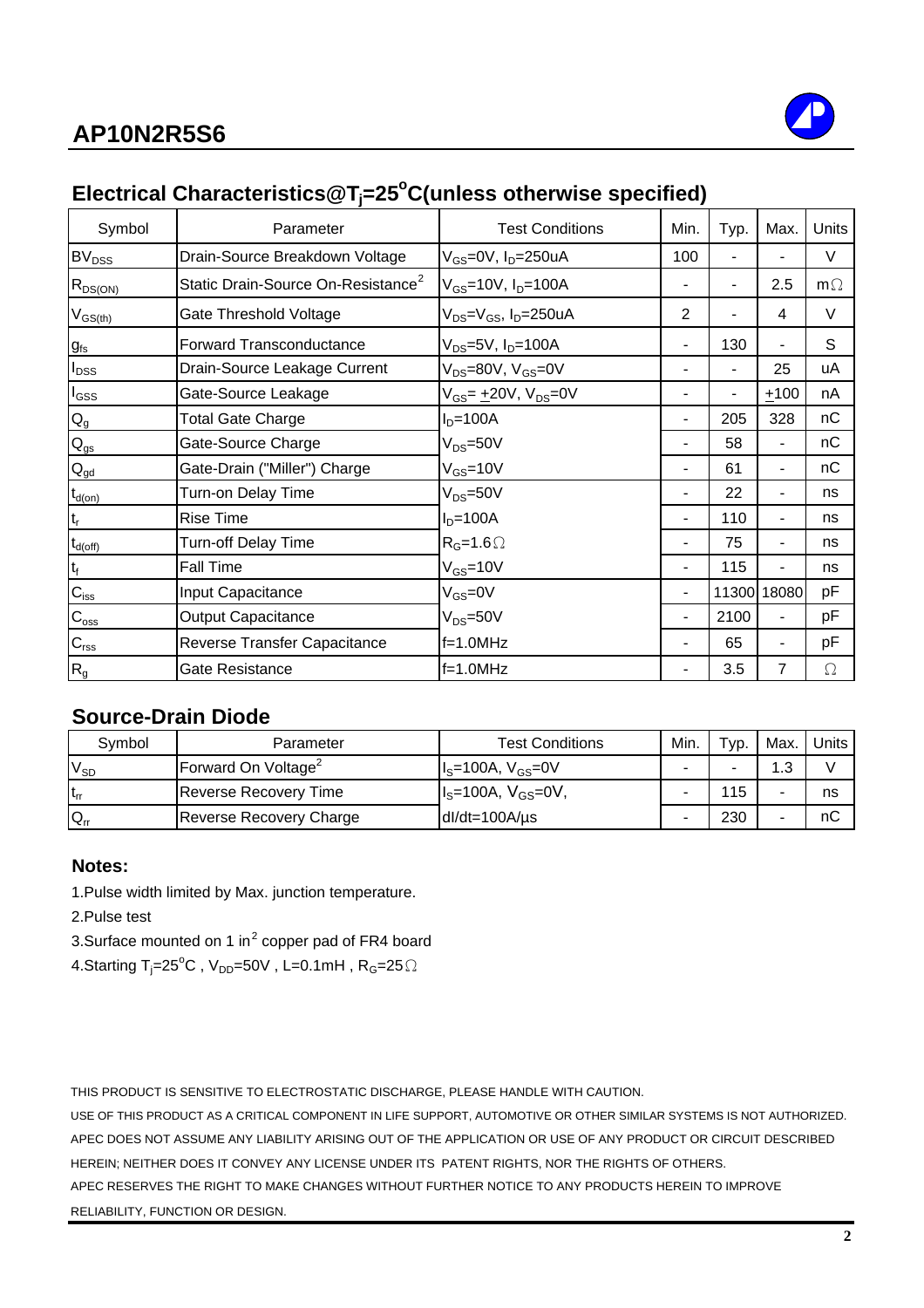





 **Fig 3. On-Resistance v.s. Gate Voltage Fig 4. Normalized On-Resistance**





 **Fig 1. Typical Output Characteristics Fig 2. Typical Output Characteristics**



 **v.s. Junction Temperature**



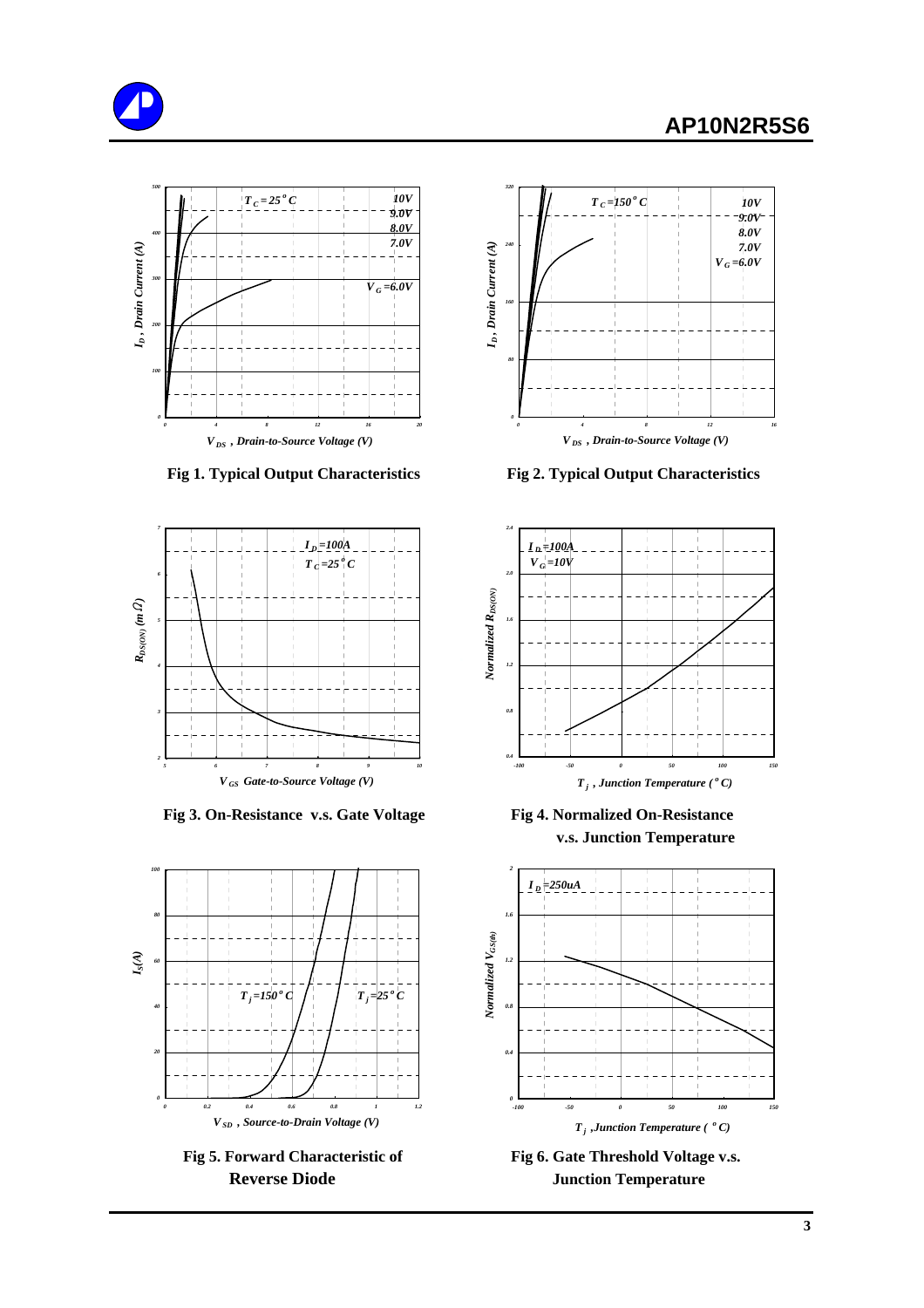### **AP10N2R5S6**









 **Temperature**



 **Fig 7. Gate Charge Characteristics Fig 8. Typical Capacitance Characteristics**



**Fig 9. Maximum Safe Operating Area Fig 10. Effective Transient Thermal Impedance** 



Fig 11. Drain Current v.s. Case Fig 12. Transfer Characteristics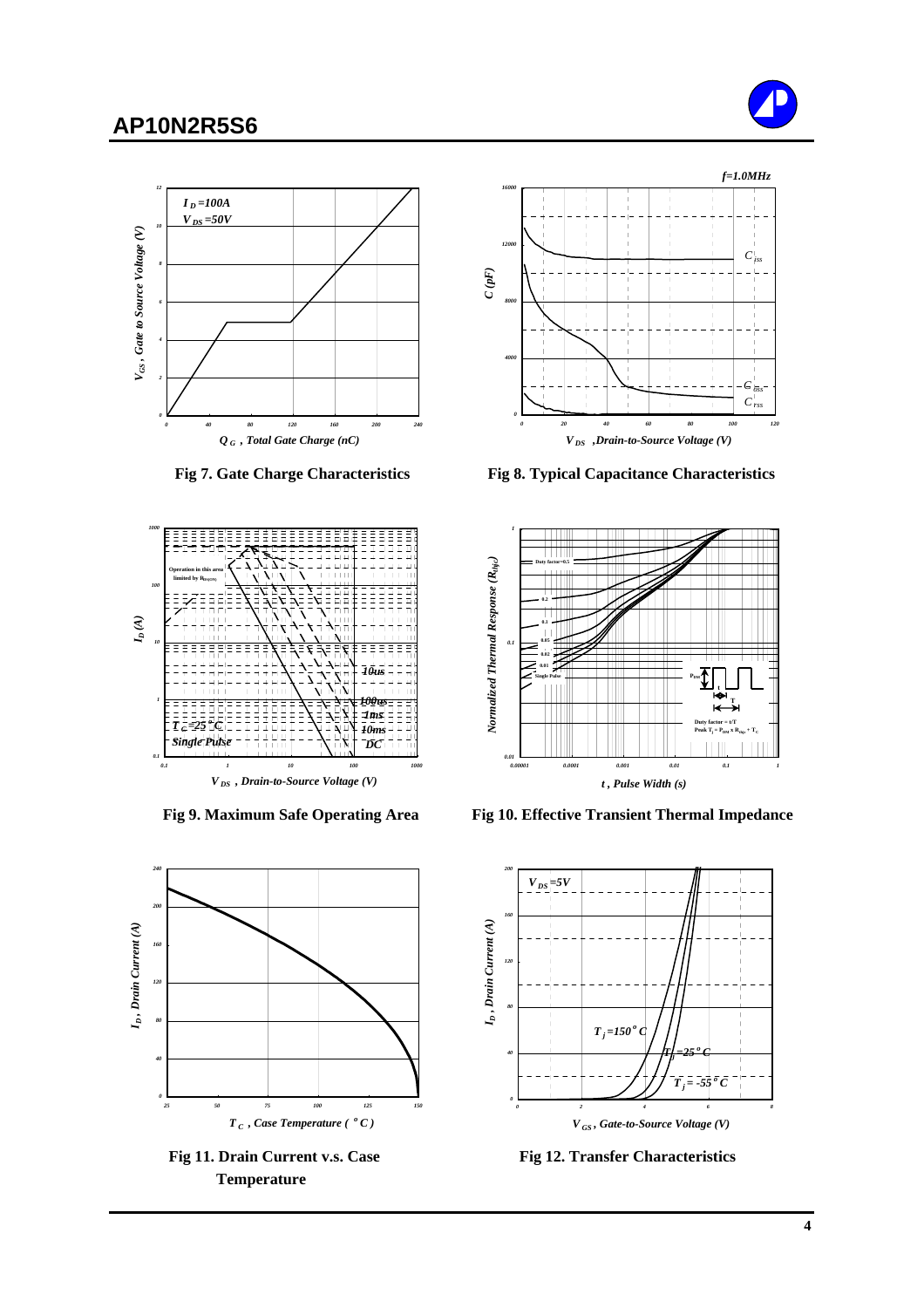



Fig 13. Typ. Drain-Source on State Fig 14. Total Power Dissipation  **Resistance**

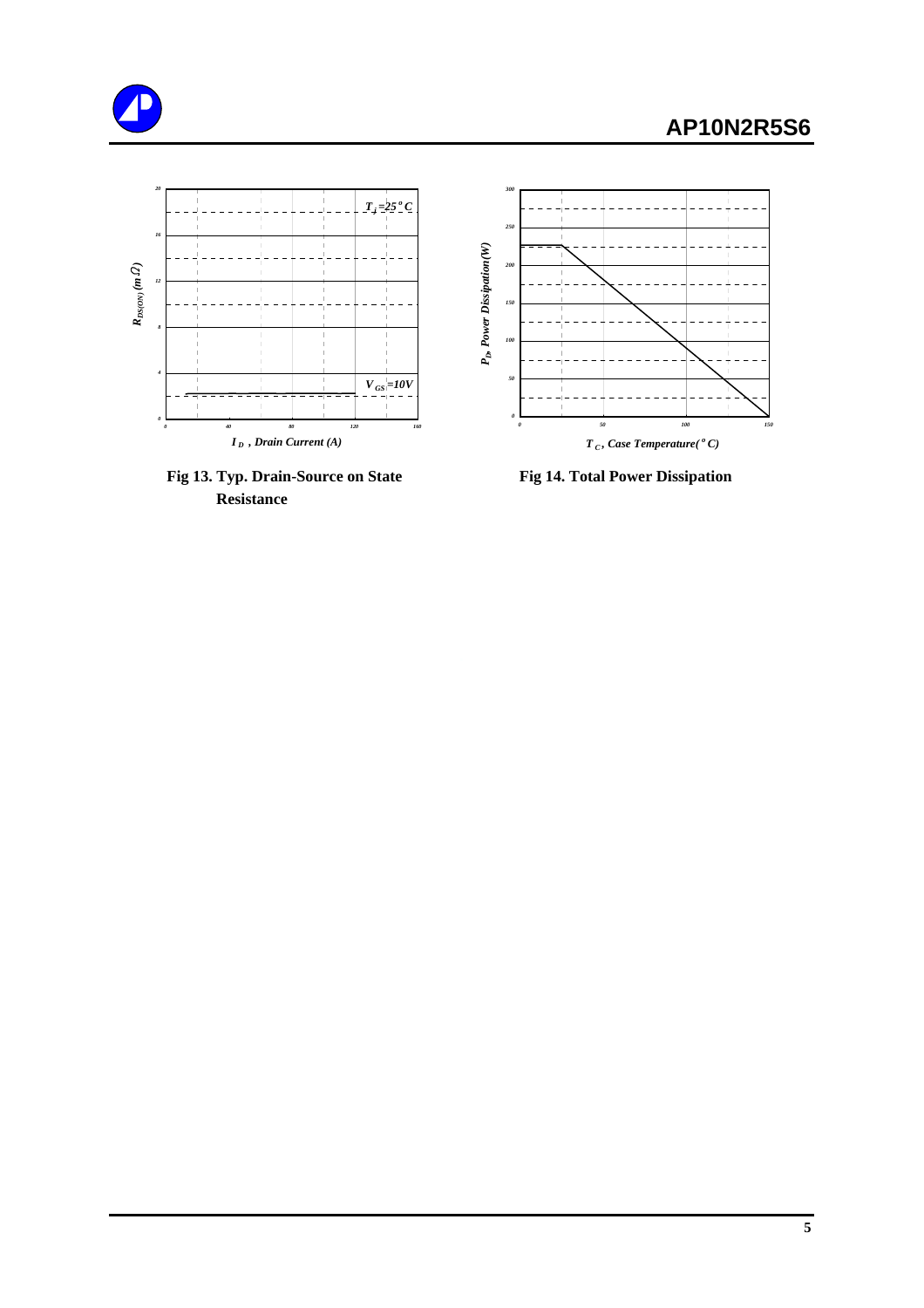## **AP10N2R5S6 MARKING INFORMATION**